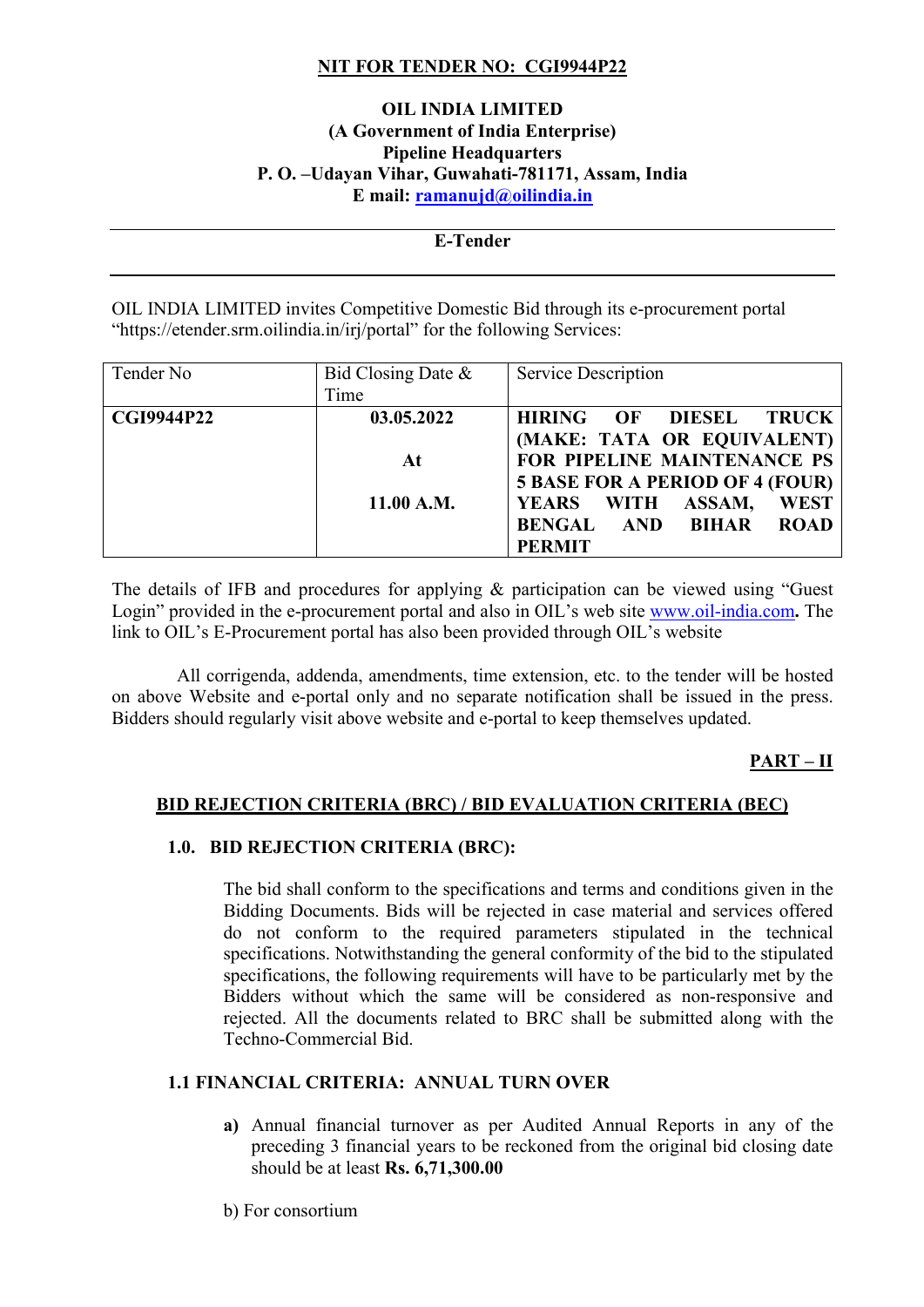i) At least one member of the consortium to meet the above criteria of **50%** turnover.

ii) The other members of consortium should meet minimum **25%** turnover requirement.

### **b) Period for consideration: In any of preceding 3 financial years**

- c) **Net worth: Positive for the preceding financial / accounting year**.
- d) Considering the time required for preparation of Financial Statements, if the last date of preceding financial/ accounting year falls within the preceding six months reckoned from the original bid closing date and the Financial Statements of the preceding financial / accounting year are not available with the bidder, then the financial turnover of the previous three financial / accounting years excluding the preceding financial / accounting year will be considered. In such cases, the Net worth of the previous financial/ accounting year excluding the preceding financial/ accounting year will be considered. However, the bidder has to submit an affidavit/undertaking certifying that the balance sheet/ Financial Statements for the financial year **2021-2022** (or as the case may be) has actually not been audited as on original bid closing date.
- e) For proof of Annual Turnover & Net worth any one of the following document

must be submitted along with the bid: -

i) **A certificate issued by a practicing Chartered/Cost Accountant (with Membership Number, Firm Registration Number and UDIN), certifying the Annual turnover & Net worth.** 

OR

- ii) Audited Balance Sheet along with Profit & Loss account.
- iii) **Mentioning of UDIN (Unique Document Identification Number) is mandatory for all Certificates issued w.e.f. February 1, 2019 by Chartered Accountant in Practice**
- f) In case the bidder is a Central Govt. Organization/PSU/State Govt. Organization/Semi-State Govt. Organization or any other Central/State Govt. Undertaking, where the auditor is appointed only after the approval of Comptroller and Auditor General of India and the Central Government, their certificates may be accepted even though FRN (Firm Registration Number) is not available. However, bidder will have to provide documentary evidence for the same.

#### **1.2 TECHNICAL CRITERIA:**

### A) **EXPERIENCE**: Bidders must have:

Relevant experience of having successfully completed one "similar work" of value **Rs. 11,18,800.00** with PSUs / Central Govt. Org. / State Govt. Organization in last 7(Seven) years to be reckoned from date of bid closing.

"Similar work mentioned above means 'Providing services of four or more wheeler hired vehicles' in Central Govt. Organization/PSU/State Govt. organization/Semi- State Govt. Organization or any other Central/State Govt. Undertaking in India"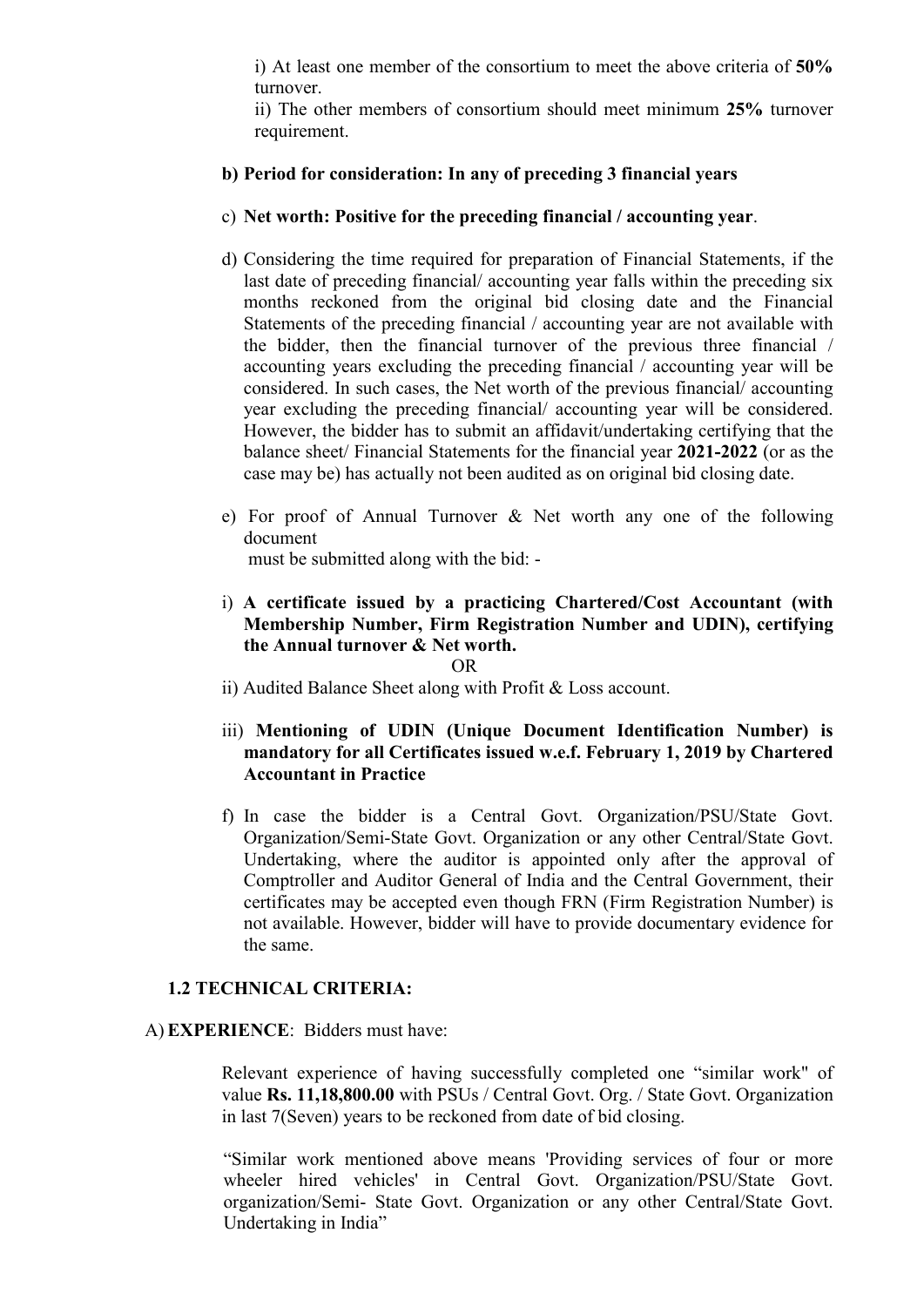Documentary proof must be furnished in support of the experience by way of purchase order / work order / contract document along with completion certificate from the

Organization to which such services have been rendered.

For proof of requisite experience and relevant technical requirements, any one of the following documents/photocopies must be submitted along with the bid:

1. In case of OIL's **registered** vendors, who are providing similar services for at least six months in the last three years as on Bid closing date (BCD) in any organizations will be exempted from submission of documents under clauses of Financial and Experience criteria of BRC conditions. Bidder must have registered as transport service. They will have to provide the following documentary evidence.

i) Copy of Certificate of Completion (COC)/ Work Orders /Certificate of Payments (COP) / Service entry Sheet (SES) of jobs successfully executed during the last seven years ending bid closing date, showing gross value of the job done, Nature of job done and Time period covering the financial year(s) as per NIT. It may be clearly noted that simply mentioning of OIL Contract Number or Work order will not be accepted.

2. In case of a bidder NOT being an OIL Contractor, then a relevant Certificate issued by PSUs or Central Govt. or State Govt. or Reputed Private Organization in last seven years from date of original bid closing date showing:

- a) Gross value of job done; and
- b) Nature of job done; and
- c) Time period covering the financial year(s) as per NIT; and
- d) Clearly mentioning job completion date.
- e) **FORM 16(A)** has to be submitted in case of private companies.

Bidder must have registered as transport service.

## **NON- SUBMISSION OF THE DOCUMENTS AS SPECIFIED IN BRC ABOVE WILL RESULT IN REJECTION OF BIDS.**

# **NOTE-:**

- (i) A job executed by a bidder for its own organization / subsidiary cannot be considered as experience for the purpose of meeting BEC.
- (ii) In case of tenders for Annual rate contracts / Maintenance and Service contracts, if the prospective bidder is executing rate / maintenance /service contract which is still running and the contract value / quantity executed prior to due date of bid submission is equal to or more than the minimum prescribed value in the BEC such experience will also be taken in to consideration provided that the bidder has submitted satisfactory work / supply / service execution certificate issued by end user.
- 1.3 All the supporting documents in compliance to BEC requirements above shall be scanned and uploaded along with the technical bid. Non-submission of the documents will result in rejection of bids.
- 1.4 Any bid not complying BEC requirements shall be summarily rejected.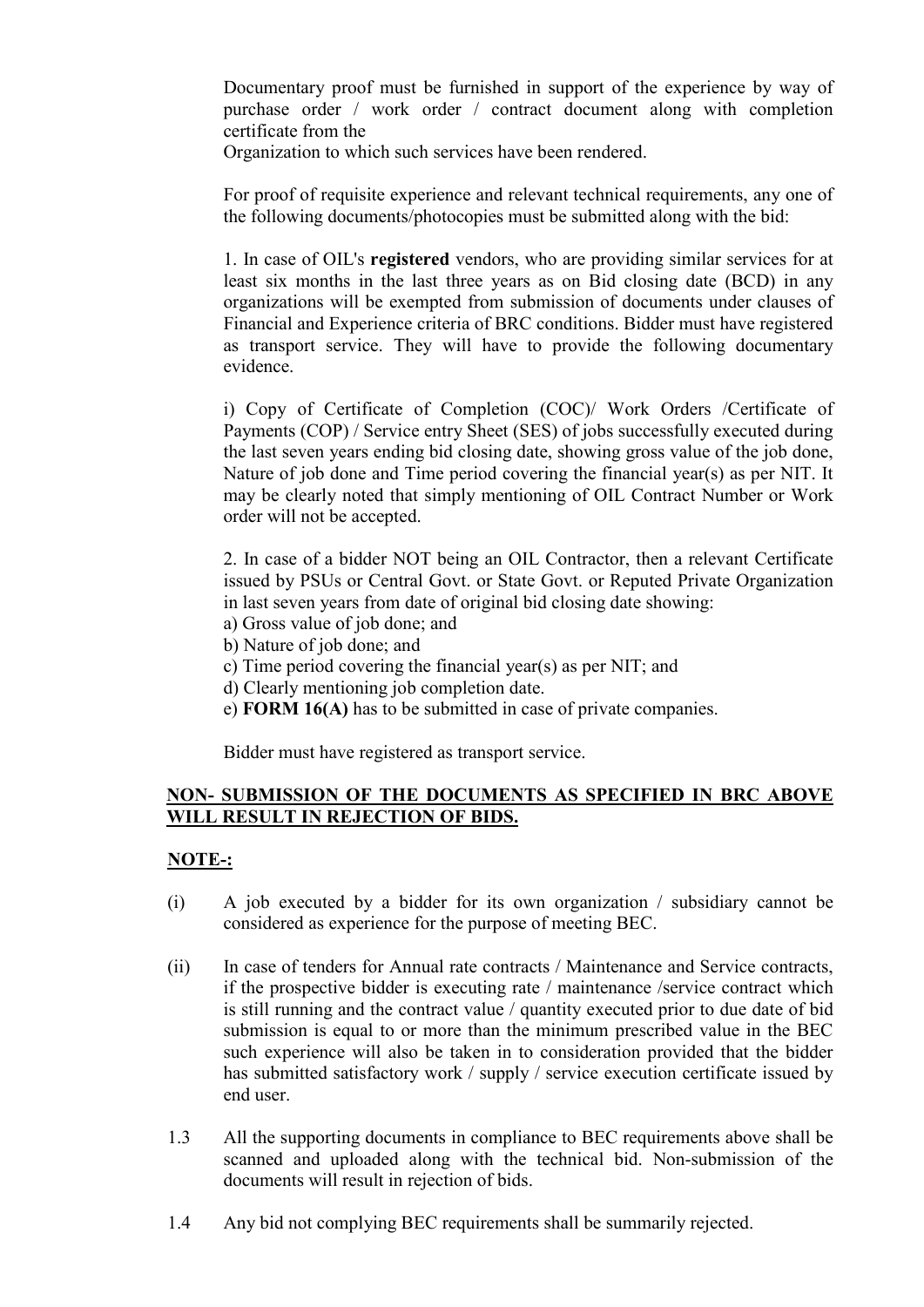- 1.5 Bidders must have **PF Account** in their name issued by Regional Provident Fund Commissioner. Bidders must have **ESI Account** in their name. Documentary evidence of the same is to be submitted.
- 1.6 Deviation to the following provision of the tender document liable for rejection of Bid:

i. Firm price ii. EMD / Bid Bond iii. Scope of work iv. Specifications v. Price Schedule vi. Delivery / Completion Schedule vii. Period of Validity of Bid viii. Liquidated Damages ix. Performance Bank Guarantee / Security deposit x. Guarantee of material / work xi. Arbitration / Resolution of Dispute xii. Force Majeure xiii. Applicable Laws xiv. Integrity Pact, if applicable xv. Any other condition specifically mentioned in the tender documents elsewhere that non-compliance of the clause lead to rejection of the bid.

- 1.7 Other Information /Documents: Bidders must furnish the following information with relevant documents wherever necessary:
- a) Tax Exemption Certificate, if any, if /applicable.
- b) PAN no. (photocopy of the PAN card required).
- c) GST registration No.
- d) Bank account No. with name of Bank, Type of account, Bank address.
- e) P.F. Account No. / Code.
- f) ESI registration no.
- g) *Price quotation of the offered vehicle from the Authorized Motor Vehicle Dealer along with the offer.*
- 1.8 The successful bidder /contractor shall undertake to indemnify the company against all claims which may arise under the under noted Acts during signing of the contract:
- a) The FACTORY Act 1948
- b) The Minimum Wages Act 1948
- c) The Workman's compensation Act 1923
- d) The payment of wages Act 1963
- e) The payment of Bonus Act 1965
- f) The Contract Labour (Regulation and Abolition) Act 1970 and the rules framed thereunder.
- g) Employees' Pension Scheme 1995.
- h) Interstate Migrant (regulation of Employment and Condition of Service) Act 1979
- i) The Employees Provident Fund and Miscellaneous Provisions Act 1952
- j) AGST Act/VAT
- k) GST Act
- 1.9 Documentary Evidence in support of sound financial standing, Bank Account Number from any Nationalized Bank and PAN card number to be submitted by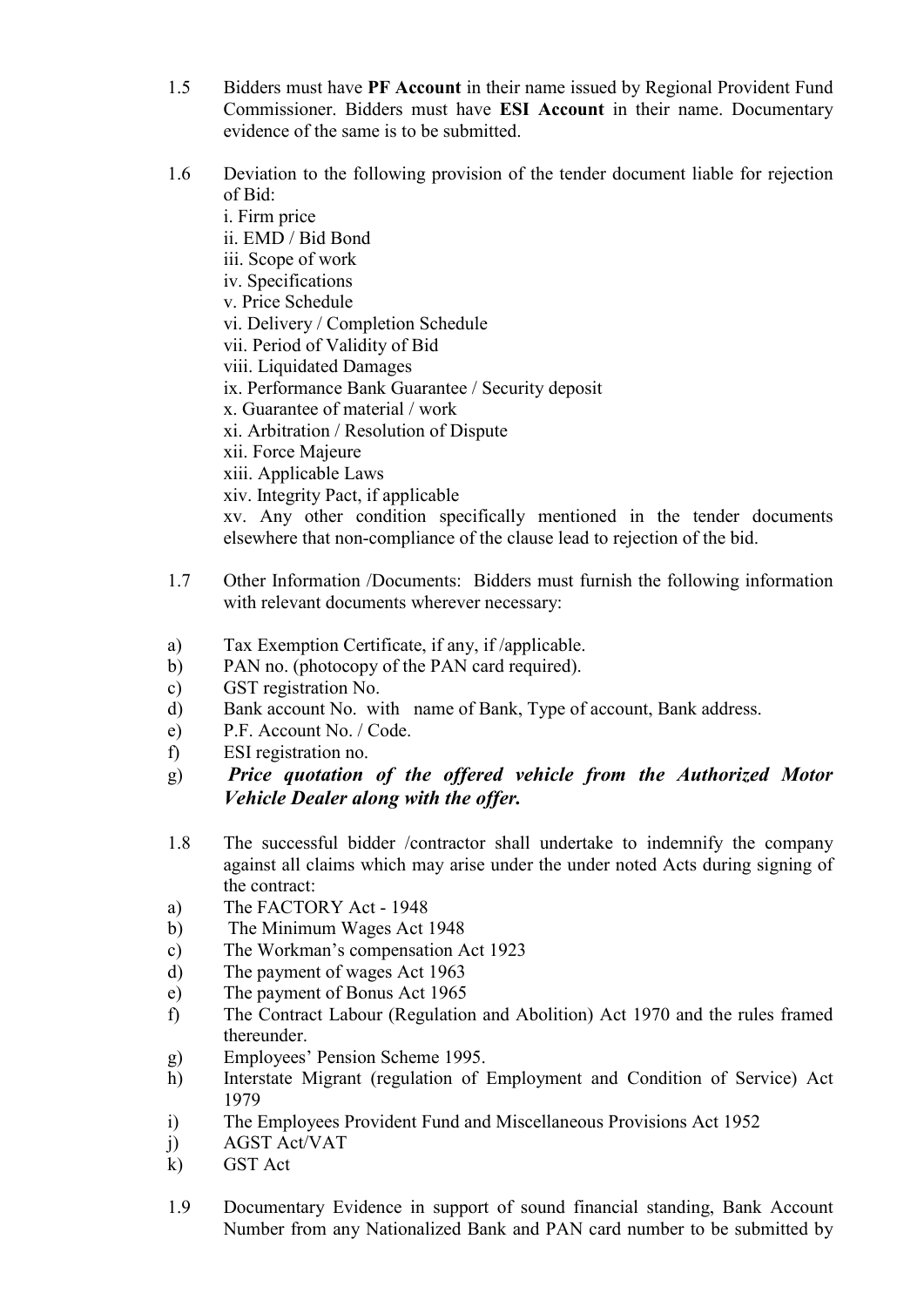bidder.

### 1.10. **COMMERCIAL:**

- 1.10.1. Bidder shall submit the offer under "**Single Stage Single Bid System"** "Technical bid" and the "Price Bid".
- 1.10.2. The Integrity Pact as per Section-V has to be submitted/uploaded by the bidder (along with the technical bid) duly signed (digitally) by the same signatory who signed the bid, i.e., who is duly authorized to sign the bid. Uploading the Integrity Pact with digital signature will be construed that all pages of the Integrity Pact has been signed by the bidder's authorized signatory who sign the Bid. A bid submitted without integrity pact will be summarily rejected.
- 1.10.3. The Technical Bid should not have any price indication.
- 1.10.4. Bidder shall upload Bid Security Declaration as referred in Relevant Section of the Bid document along with technical bid. Any bid for which bid security declaration is not received before due Date of Bid Closing will be rejected.
- 1.10.5. Validity of the bid shall be minimum **90 days**. Bids with lesser validity will be rejected.
- 1.10.6. Any bid received in the form of Telex/Cable/Fax/E-mail/ Telephone call will not be accepted.
- 1.10.7. Bidders must quote clearly and strictly in accordance with the price schedule outlined in relevant section of Bidding Documents; otherwise the bid will be rejected.
- 1.10.8. Any bid containing false statement will be rejected.
- 1.10.9. The Bid Documents are not transferable. Bids made by parties who have not purchased the Bid Documents from the Company will be rejected.
- 1.10.10. Any Bid received by the Company after the deadline for submission of bids prescribed by the Company will be rejected.
- 1.10.11. Price quoted by the successful Bidder must be firm during the performance of the Contract and not subject to variation on any account. A bid submitted with an adjustable price will be treated as non-responsive and rejected.
- 1.10.12. The following Clauses with all its sub-clauses should be agreed in toto, failing which the bid will be rejected. To this effect Bidder shall submit an undertaking along with the Technical Bid.
	- a) Performance Security Clause
	- b) Force Majeure Clause
	- c) Termination Clause
	- d) Settlement of disputes Clause
	- e) Liquidated Damages Clause.
	- f) Acceptance of Jurisdiction and applicable law.
	- g) Tax liabilities clause.
	- h) Insurance clause.
	- i) With holding clause.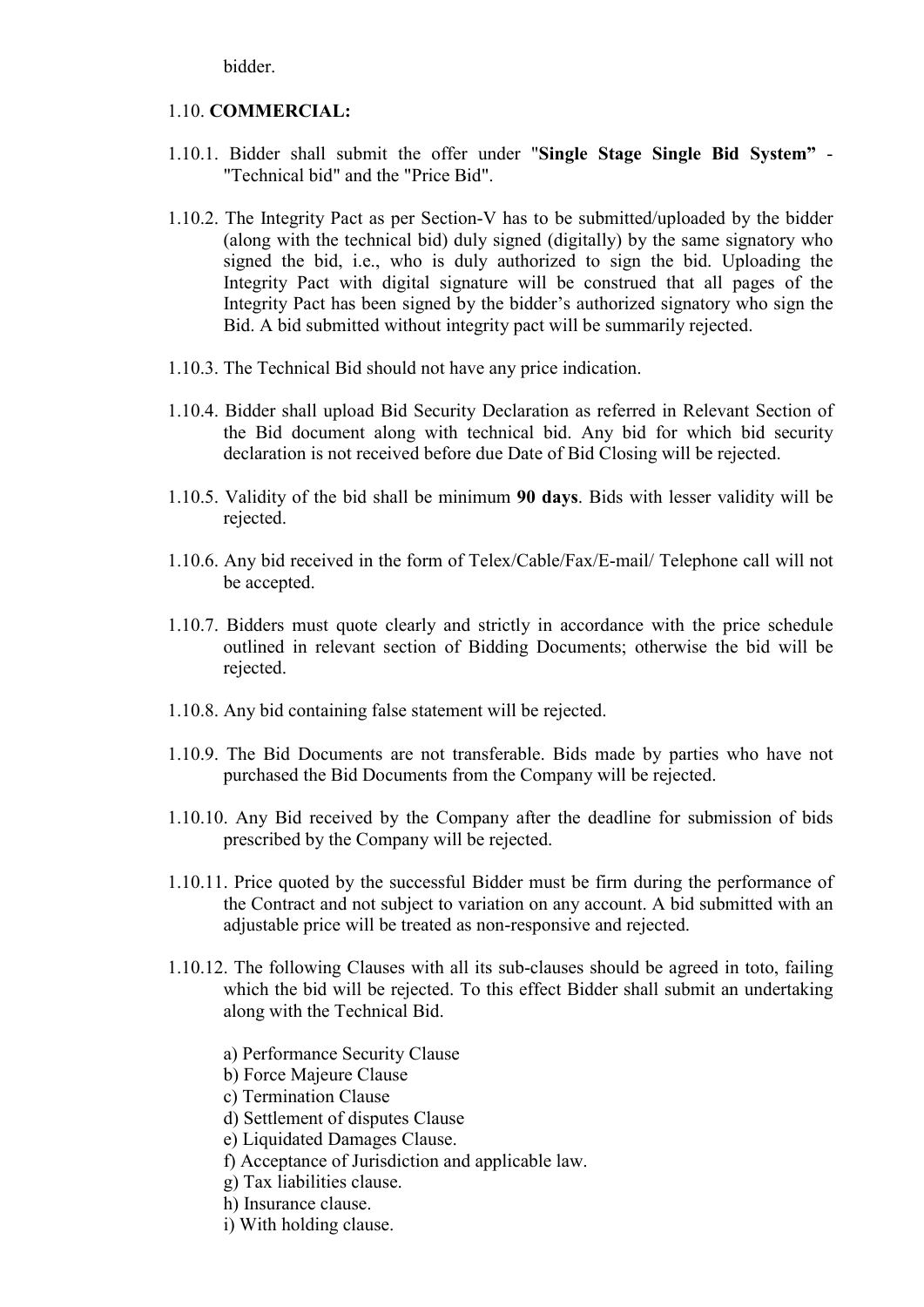j) Liability clause. k) Set off clause

## 1.11. **GENERAL:**

- 1.11.1. In case Bidder takes exception to any clause of Tender Document not covered under BEC/BRC, then the Company has the discretion to load or reject the offer on account of such exception if the Bidder does not withdraw/ modify the deviation when/as advised by the Company. The loading so done by the Company will be final and binding on the Bidders. No deviation will however, be accepted in the clauses covered under BEC/BRC.
- 1.11.2. **To ascertain the substantial responsiveness of the bid the Company reserves the right to ask the Bidder for clarification in respect of clauses covered under BEC/BRC also and such clarification fulfilling the BEC/BRC clauses must be received on or before the deadline given by the Company, failing which the offer will summarily be rejected.**
- 1.11.3. In case, any of the clauses in the BEC/BRC contradict with other clauses of Bid Document elsewhere, then the clauses in the BEC/BRC shall prevail.
- 1.11.4. Bidder shall fulfill all the relevant clauses applicable for this e-Tender.
- 1.11.5. The original copy of documents [submitted by bidders(s)] shall have to be produced by bidder(s) to OIL as and when asked for.
- **1.12 Bidders will have to submit documents having the detailed postal address in the name of the firm /owner which shall substantiate the proof of office establishment for at least 1 year reckoned from the original BCD within 50 KM of PL locations where the services need to be provided i.e. (PHQ/ GUWAHATI, ASSAM). Documentary evidence must be provided in the form of Municipality trade license or other such documents as per the following which satisfies as a proof of having the office establishment: --**
- **1. Trade License with detailed postal address issued by the local authority in the name of the firm /owner.**
- **2. GST Registration Certificate with detailed postal address in the name of the firm /owner.**
- **3. Landline phone bill with detailed postal address in the name of the firm /owner.**
- **4. Electricity bill for last one year in the name of the Firm with detailed postal address in the name of the firm /owner.**

**"Additionally, the names of the areas covering the 50 Km radius may be mentioned".**

- 2. BID EVALUATION CRITERIA (BEC):
- 2.1. The bids conforming to the technical specifications, terms and conditions stipulated in the bid documents and considered to be responsive after subjecting to the Bid Rejection Criteria will be considered for further evaluation as per the Bid Evaluation Criteria.
- 2.2. To ascertain the inter-se-ranking, the comparison of the responsive bids will be made on the basis of total amount quoted for the items of SOQ (i.e. fixed